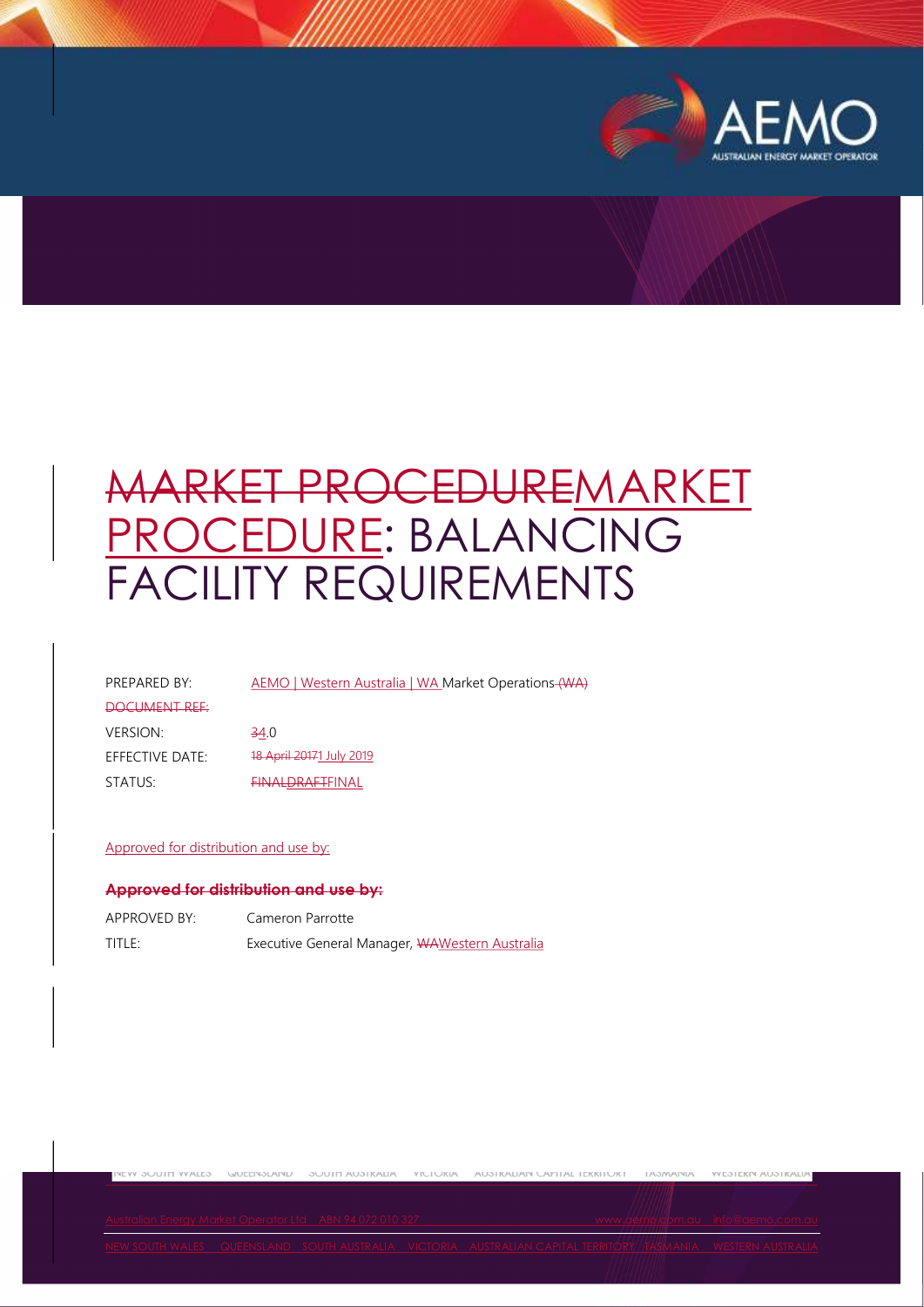

# VERSION RELEASE HISTORY

 $\overline{\phantom{a}}$ 

# VERSION RELEASE HISTORY

| Version | <b>Effective Date</b>                       | <b>Summary of Changes</b>                                                                                                                                                                                 |
|---------|---------------------------------------------|-----------------------------------------------------------------------------------------------------------------------------------------------------------------------------------------------------------|
| 1.0     | <b>Balancing Market</b><br>Commencement Day | New Market Procedure for Balancing Facility Requirements resulting<br>from PC 2012 02                                                                                                                     |
| 2.0     | 30 November 2015                            | Changes resulting from the transfer of functions from the IMO to<br>AEMO                                                                                                                                  |
| 3.0     | 18 April 2017                               | Changes resulting from the transfer of System Management<br>functions to AEMO                                                                                                                             |
| 4.0     | 1 July 2019                                 | Changes resulting from Procedure Change Proposal AEPC 2019 06<br>related to the Rule Change Proposal RC 2014 06: Removal of<br>Resource Plans and Dispatchable Loads, and minor administrative<br>changes |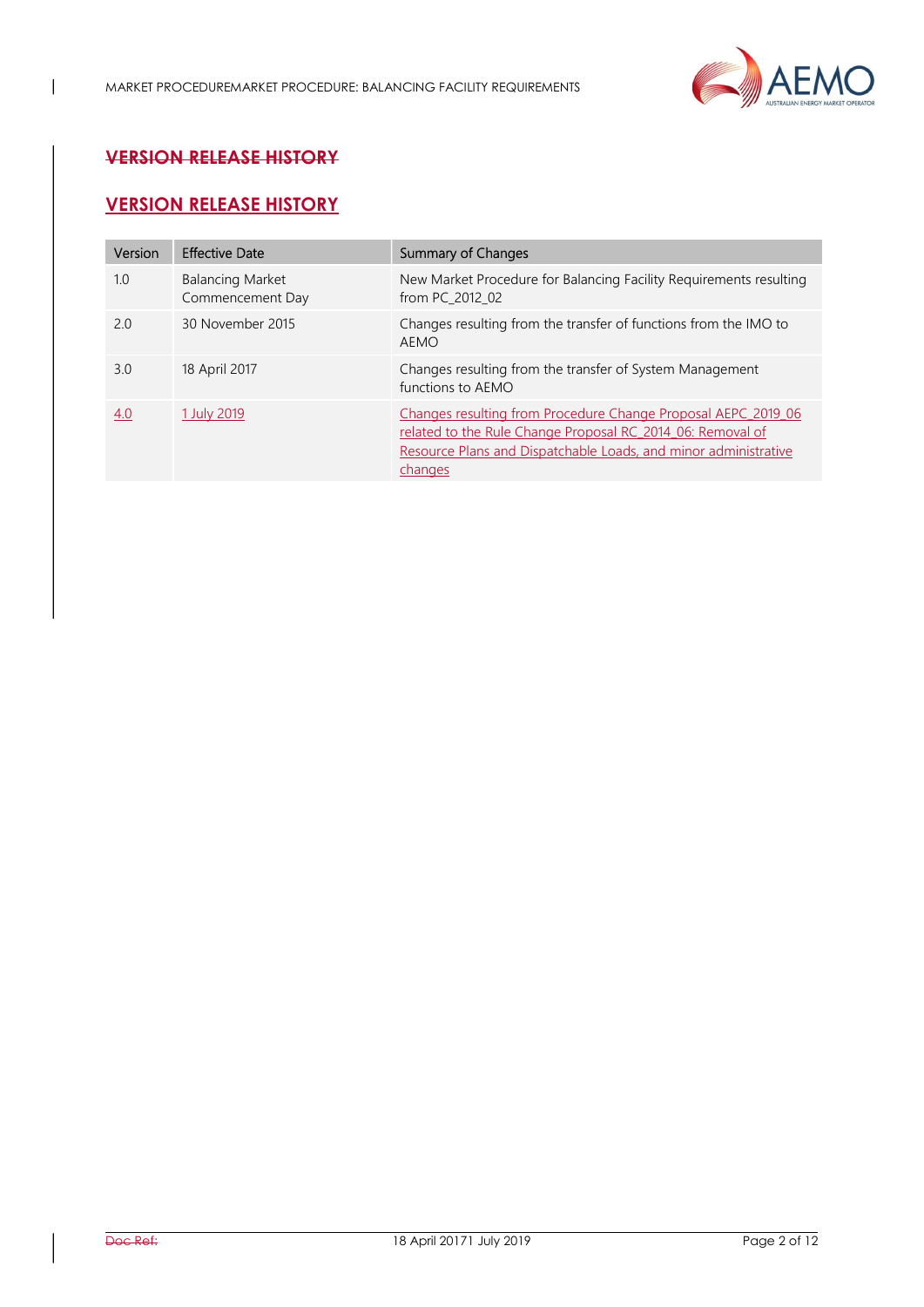

## **CONTENTS**

| 1.   | <b>INTRODUCTION</b>                                                       | 4              |
|------|---------------------------------------------------------------------------|----------------|
| 1.1. | Purpose and scope                                                         | $\overline{4}$ |
| 1.2. | Definitions and interpretation                                            | 5              |
| 1.3. | Related documents                                                         | 5              |
| 2.   | TECHNICAL REQUIREMENTS AND COMMUNICATION CRITERIA                         | 6              |
| 2.1. | Requirements for Balancing Facilities                                     | 6              |
| 2.2. | Inability to meet Requirements                                            | 6              |
| 2.3. | Reporting non-compliance                                                  | 6              |
| 3.   | AEMO PROCESS FOR ASSESSING CONDITIONS                                     | 7              |
| 3.1. | Background                                                                | 7              |
| 3.2. | Assessing whether to impose conditions                                    | 7              |
| 4.   | <b>APPLICATION OF CONDITIONS</b>                                          | 8              |
| 4.1. | Requirement to submit Balancing Submissions at specified prices           | 8              |
| 4.2. | Manner and time of Balancing Submissions                                  | 9              |
| 4.3. | Review and lifting of conditions                                          | 10             |
| 5.   | TREATMENT OF FACILITIES WITH RATED CAPACITY LESS THAN 10 MW               | 12             |
| 5.1. | Facilities with rated capacity less than 10 MW that meet the Requirements | 12             |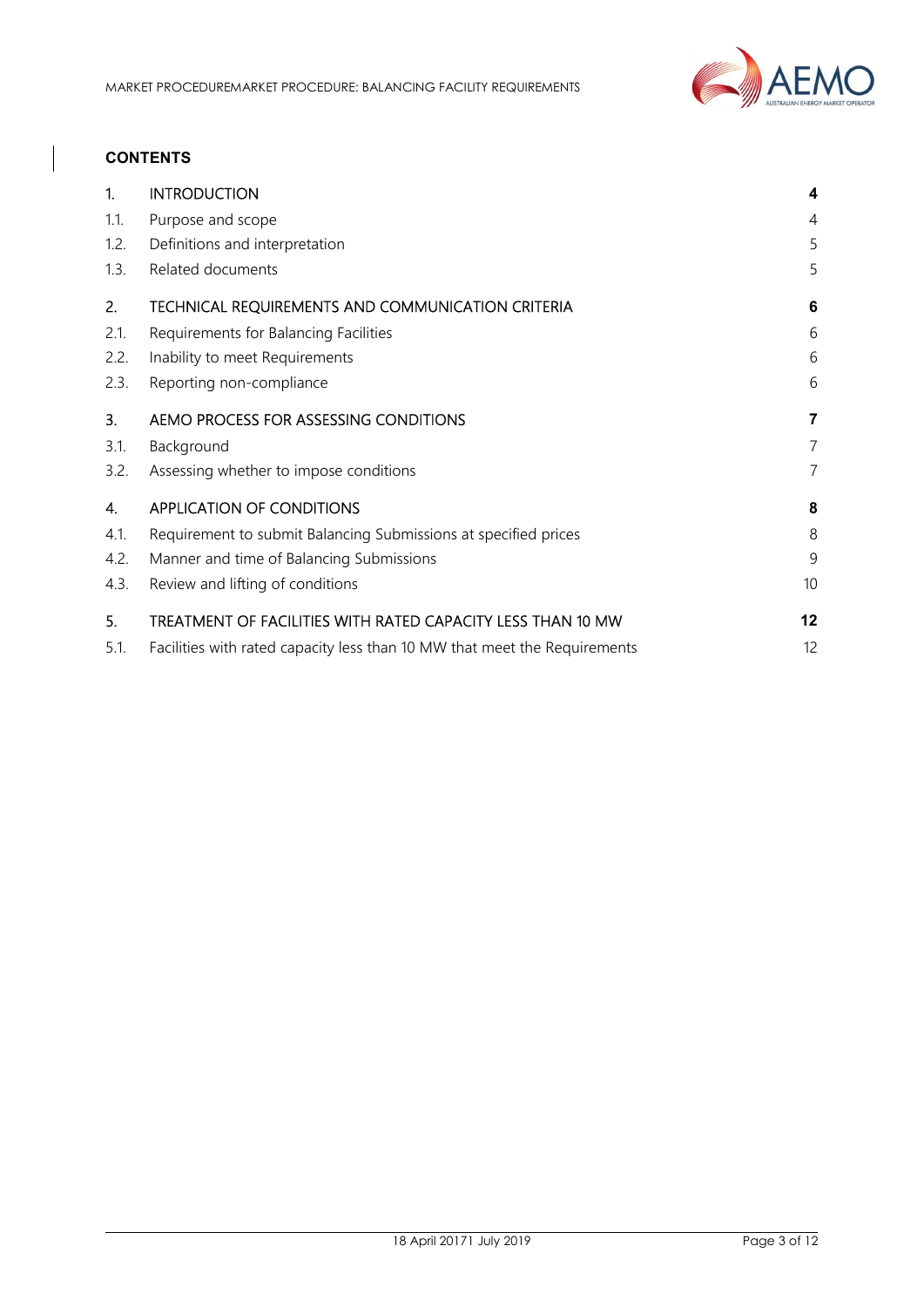

# 1. INTRODUCTION

 $\overline{\phantom{a}}$ 

# 1.1. Purpose and scope

- 1.1.1. This Market This Balancing Facility Requirements Procedure (: Balancing Facility Requirements (Procedure) is made under clause 7A.1.6 of the Wholesale Electricity Market (WEM) Rules.
- 1.1.1.1.1.2. This Procedure) should be read in conjunction with clauses 7A.1.6 through 7A.1.13 of the Wholesale Electricity Market (WEM) Rules (Market Rules)...
- 1.1.3. Reference to particular Market Rules within the This Procedure in bold and square brackets [Clause] XX] are current as of 10 December 2016. These references are included for conveniencehas effect only, and are not part for the purposes set out in the WEM Rules and the WEM Rules prevail over these Procedures to the extent of any inconsistency.
- 1.1.2.1.1.4. The purpose of this Procedure. is to describe the:

### 1.2. Purpose of this Procedure

#### 1.2.1. This Procedure sets out:

- (a) the Requirements which the technical and communications criteria that  $a$ -:
	- Balancing Facility with a rated capacity of 10 MW or more must meet [clause 7A.1.8]; and which a
	- $\left(\frac{1}{2}\right)$  Balancing Facility with a rated capacity of less than 10 MW may meet; [clause 7A.1.9]; and
- (b) where a Facility does not meet the Requirements, the process the Australian Energy Market Operator (AEMO) must follow in considering whether it is appropriate to impose conditions on the manner in which the applicable Facility must participate in the Balancing Market [clause 7A.1.11], the type of conditions that may be imposed and the manner and circumstances in which they may be imposed and lifted.

## 1.3. Application of this Procedure

- (c) AEMO, where a Balancing Facility does not meet the Requirements, in determining whether it is appropriate to impose conditions on the relevant Market Participant in respect of that Facility's participation and on imposing and lifting conditions.
- 1.3.2.1.1.5. In this Procedure, where obligations are conferred on a Rule Participant, as outlined in step 1.3.1, that Rule Participant must comply with the relevant obligations in accordance with clauses 2.9.6, 2.9.7, 2.9.7A,  $-2.9$ ,  $-7B$ ,  $-2.9$ ,  $-7C$  and 2.9.8 of the WEM Rules, as applicable.

Note that priorReference to the Balancing Market Commencement Day AEMO will have regard to the specific transition provisions for the new Balancing and Load Following Markets, outlined in clause 1.10 of the Marketparticular WEM Rules, with respect to the processes outlined in this within the Procedure, as applicable.

1.3.3.1.1.6. All Facilities with a rated capacity of 10 MW or more must meet the Balancing Facility Requirements. Where a Facility with a rated capacity of less than 10 MW meets the Requirements, the relevant Market Participant may inform AEMO under clause 7A.1.9 in bold and square brackets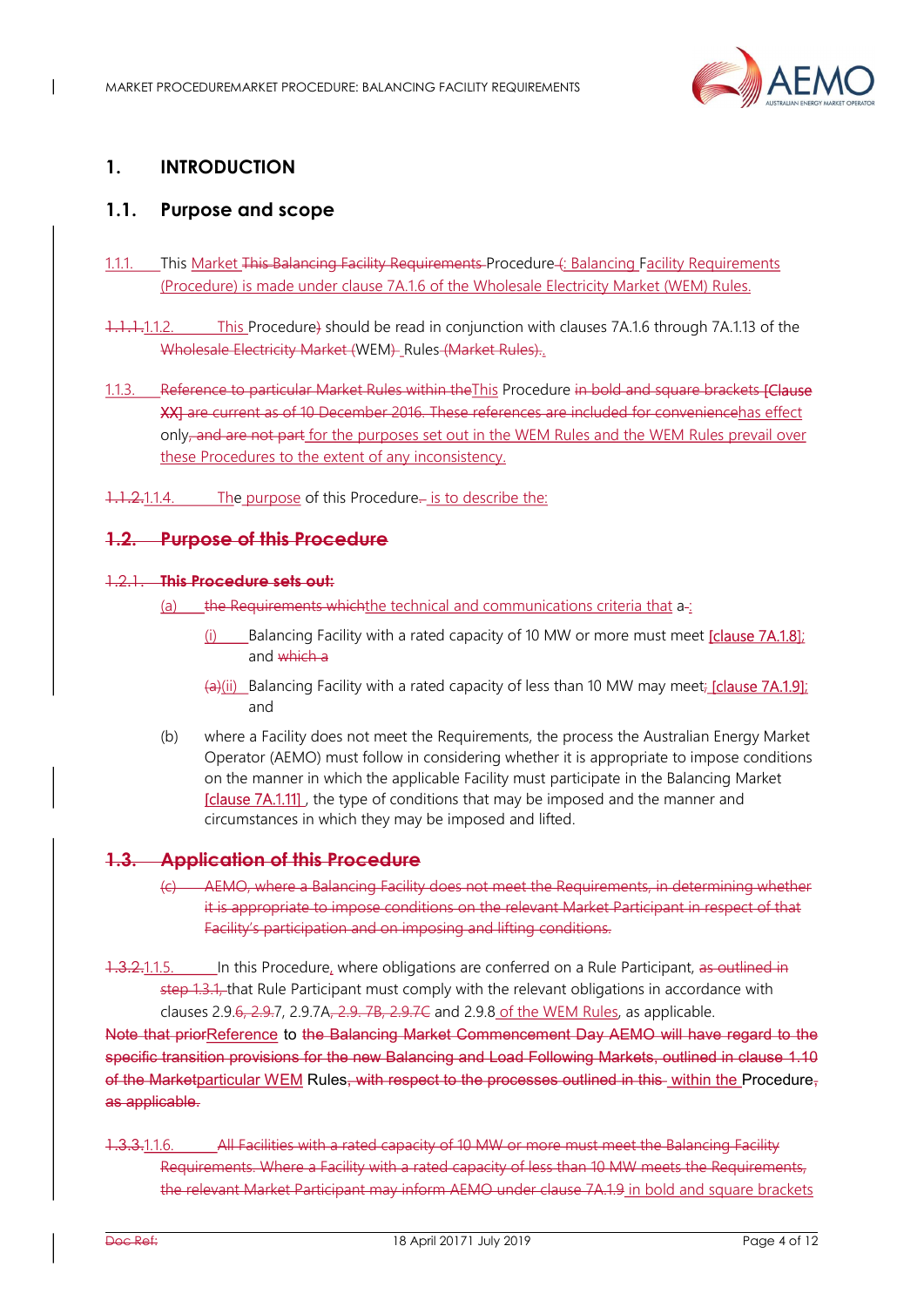

[clause XX] are included for convenience only, and apply to AEMO for the Facility to be considered in accordance with step 5.1.1are not part of this Procedure to meet the Balancing Facility Requirements (Facility Quantity Parameters)..

## 1.4. Associated Market Procedures

## 1.2. Definitions and interpretation

#### 1.2.1 Glossary

Terms defined in the WEM Rules have the same meanings in this Procedure unless otherwise specified in this clause.

The words, phrases and abbreviations in the table below have the meanings set out opposite them in the table when used in this Procedure.

| <u>Term</u>         | <b>Definition</b>                                                                                                                                                                                            |
|---------------------|--------------------------------------------------------------------------------------------------------------------------------------------------------------------------------------------------------------|
| <b>Requirements</b> | The Balancing Facility Requirements, as defined in the WEM Rules, including any<br>technical requirements and communication criteria for a Balancing Facility specified in<br>section 2.1 of this Procedure. |

#### 1.2.2 Interpretation

The following AEMOprinciples of interpretation apply to this Procedure unless otherwise expressly indicated:

- a) references to time are references to Australian Western Standard Time;
- b) terms that are capitalised, but not defined in this Procedure, have the meaning given in the WEM Rules;
- c) to the extent that this Procedure is inconsistent with the WEM Rules, the WEM Rules prevail to the extent of the inconsistency;

1.4.1.d) a reference to the WEM Rules or Market Procedures includes any associated forms required or contemplated by the WEM Rules or Market Procedures are associated with this Procedure: and

e) words expressed in the singular include the plural and vice versa.

## 1.3. Related documents

The following Market Procedures, Power System Operation Procedures (PSOPs) and market documents (available on the Market Web Site<sup>1</sup>) provide background information to this Procedure:

(d)(a) Market Procedure: Notices and Communications; and

(e)(b) Market Procedure: Facility Registration, De-registration and Transfer.;

#### 1.4.2. The following Power System Operation Procedures (PSOPs) are associated with this Procedure:

(c) PSOP: Communications and Control Systems and, as referenced in that Procedure, the ;

(f)(d) PSOP: Operational Data Points for Generating Plant; and

-

<sup>&</sup>lt;sup>1</sup> Available at http://aemo.com.au/Electricity/Wholesale-Electricity-Market-WEM/Procedures.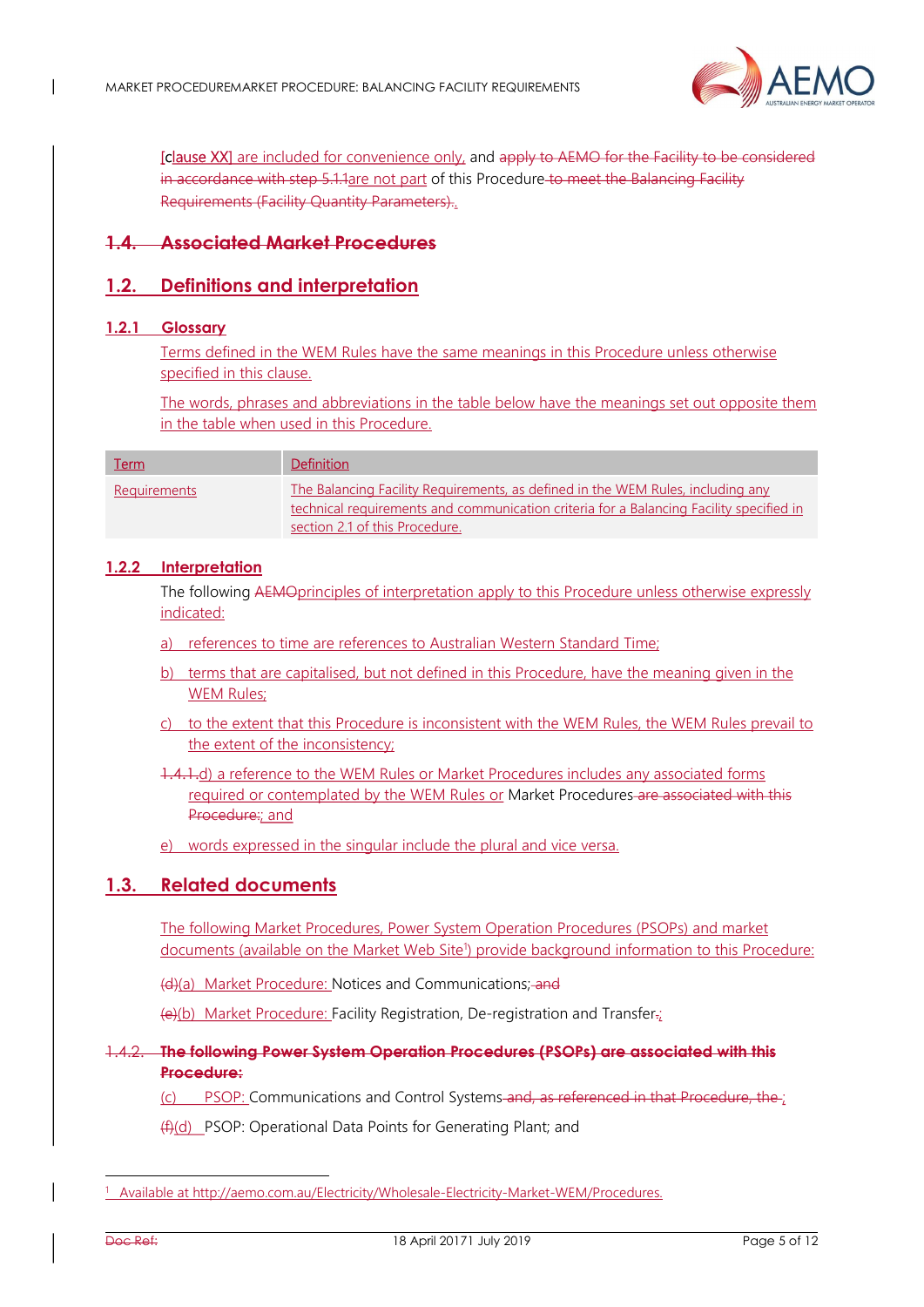

(g)(e) PSOP: Dispatch.

### 1.5. Conventions used

1.5.1. In this Procedure, subject to clause 7A.1.12, the conventions specified in clauses 1.3 - 1.5 of the Market Rules apply.

#### 1.6. Terminologies and Definitions

1.6.1. A word or phrase defined in the Market Rules, the Electricity Industry Act or the Regulations has the same meaning when used in this Procedure. In addition the following defined terms have the given meaning:

 $(H)$ 

## CHAPTER 2.2. TECHNICAL REQUIREMENTS AND COMMUNICATION CRITERIA

## 2.1. Requirements for Balancing Facilities

Requirements mean the technical requirements and communication criteria for a Balancing Facility specified in section 2.1 of this Procedure.

- 2.1.1. A Market Participant must ensure that it is capable of receiving electronic or back-up Dispatch Instructions issued by AEMO (in its capacity as System Management), in accordance with the PSOP: Communications and Control Systems, for each of its Balancing Facilities.
- 2.1.2. A Market Participant must ensure that it is capable of confirming to AEMO, in accordance with the requirements specified in the PSOP: Communications and Control Systems and the PSOP: Dispatch, each electronic or backup Dispatch Instruction received from AEMO (in its capacity as System Management) for each of its Balancing Facilities.
- 2.1.3. A Market Participant must ensure that it is capable of implementing each Dispatch Instruction from AEMO (in its capacity as System Management), in accordance with the requirements outlined in the PSOP: Communications and Control Systems and the PSOP: Dispatch, for each of its Balancing Facilities.
- 2.1.4. A Market Participant must ensure that it is capable of responding to an electronic Dispatch Instruction from AEMO (in its capacity as System Management) for each of its Balancing Facilities to ramp upwards or downwards to a target MW level at a rate less than or equal to the Facility's Ramp Rate Limit.

## 2.2. Inability to meet Requirements

2.2.1. A Market Participant must advise AEMO (in its capacity as System Management) if one of its Balancing Facilities is unable to respond, or can no longer respond, in accordance with the Requirements in steps 2.1.1 to 2.1.32.1.1 to 2.1.4 of this Procedure, to an electronic Dispatch Instruction from AEMO (in its capacity as System Management). Market Participants must provide this advice in accordance with the requirements outlined in the PSOP: Communications and Control Systems.

## 2.3. Reporting Non-Compliancenon-compliance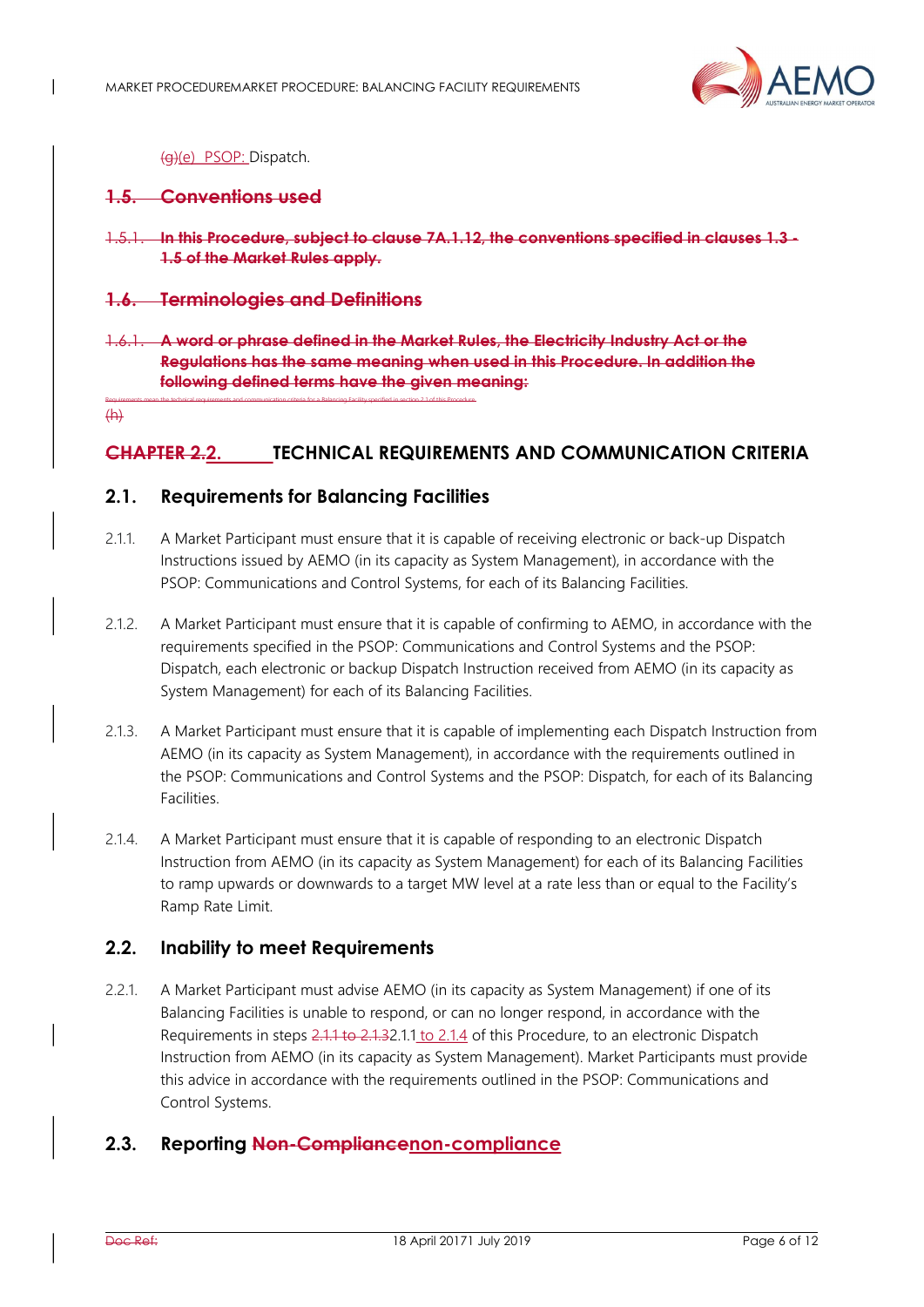

- 2.3.1. A Market Participant must ensure that each of its Balancing Facilities with a rated capacity of 10- MW or more meets the Requirements specified in steps 2.1.1 to 2.1.4 section 2.1 of this Procedure [clause-7A.1.8].
- 2.3.2. Where a Balancing Facility does not, or will not, meet one or more of these Requirements, the relevant Market Participant must advise AEMO in writing and include the following details:
	- (a) the Balancing Facility concerned;
	- (b) the particular Requirement(s) which the Facility does not meet;
	- (c) the reasons for, and extent of, non-compliance with the Requirement(s); and
	- (d) any measures that the Market Participant will take, and by when, to ensure the Balancing Facility meets the Requirement(s).
- 2.3.3. Notwithstanding the above, AEMO may at any time request a Market Participant to provide, in writing, all information reasonably required to demonstrate that its Balancing Facilities meet the Requirements, including in respect of a Facility with a rated capacity less than 10 MW, which a Market Participant has applied to AEMO, under step 5.1.1 of this Procedure, for the Facility to be considered to meet the Requirements, or as a consequence of that process, is considered to meet the Requirements [Cclause 7A.1.10].

## CHAPTER 3.3. AEMO PROCESS FOR ASSESSING CONDITIONS

This section sets out the process AEMO must follow in relation to a Balancing Facility that does not meet one or more of the Requirements specified in steps 2.1.1 to 2.1.4 section 2.1 of this Procedure.

## 3.1. Background

 $\overline{\phantom{a}}$ 

- 3.1.1. Where a Balancing Facility does not meet one or more of the Requirements in steps 2.1.1 to 2.1.4section 2.1 of this Procedure, AEMO may impose conditions on the manner in which the Market Participant, with respect to the applicable Balancing Facility, must participate in the Balancing Market [clause-\_7A.1.11].
- 3.1.2. AEMO may impose conditions on a Market Participant's participation in the Balancing Market, which include specifying the prices which the Market Participant must may include in a Balancing Submission and the manner and time in which a Balancing Submission must be submitted for athat Balancing Facility [clause 7A.1.11].

## 3.2. Assessing Whetherwhether to Impose Conditionsimpose conditions

- 3.2.1. If AEMO becomes aware that a Balancing Facility does not meet one or more of the Requirements specified in steps 2.1.1 to 2.1.4section 2.1 of this Procedure then, as soon as practicable, AEMO must:
	- (a) notify the relevant Market Participant that it will be undertaking a review;
	- (b) request the relevant Market Participant to provide, within a specified timeframe, which must not be less than 10 Business Days, any additional information which AEMO considers relevant to its assessment of the extent to which the Balancing Facility does not meet the Requirements; and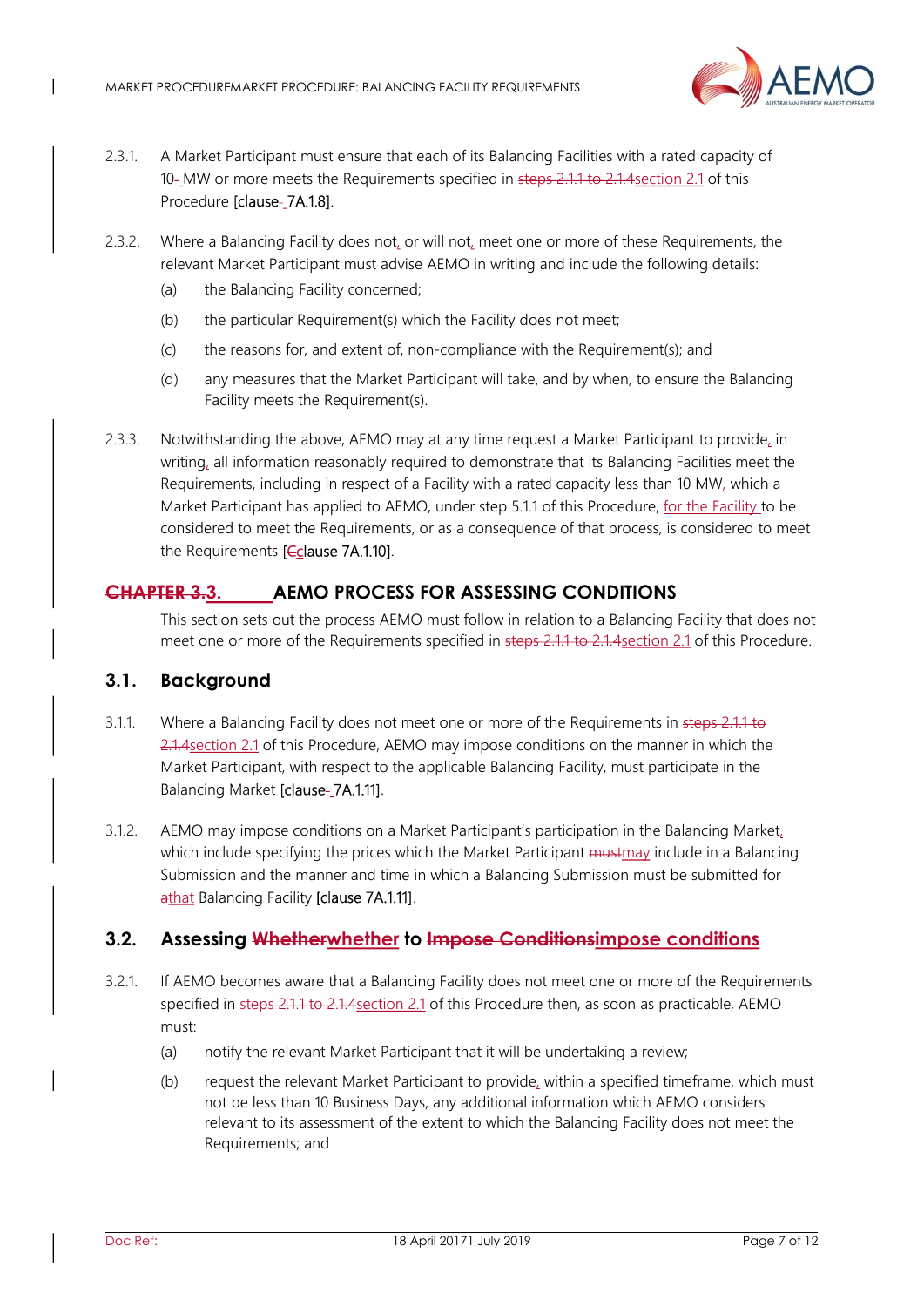

- (c) make an assessment of whether to impose conditions on the Balancing Facility's participation in the Balancing Market.
- 3.2.2. In undertaking its assessment, AEMO may consider the technical implications of a Facility's non--compliance with the Requirements.

#### 3.2.3. [Blank].

- 3.2.4.3.2.3. AEMO must complete its assessment of whether to impose conditions within 20 Business Days of:
	- (a) providing a notification under step 3.2.1(a); or
	- (b) where applicable, receiving the information it has requested under steps 3.2.1(a) or 3.2.2.
- 3.2.5.3.2.4. Where AEMO determines to impose conditions on a Balancing Facility, AEMO must as soon as reasonably practicable, publish on the Market Web Site details of that decision including[clause 7A.1.13]. The details required to be published include:
	- (a) the relevant Balancing Facility;
	- (b) the conditions to be imposed;
	- (c) the reasons for imposing the conditions; and
	- (d) the Trading Date and Trading Interval from which the conditions will be imposed-**[Clause** 7A.1.13]..

## CHAPTER 4.4. APPLICATION OF CONDITIONS

Subject to the assessment described in section 3.2 of this Procedure, where a Balancing Facility does not meet one or more of the Requirements specified in steps 2.1.1 to 2.1.4 section 2.1 of this Procedure, AEMO may impose conditions on the relevant Market Participant with respect to the applicable Balancing Facility.Facility's participation in the Balancing Market [clause 7A.1.11]. Such conditions may include, but are not limited to, those outlined in this CHAPTER 4section 4.

## 4.1. Requirement to Submitsubmit Balancing Submissions at Specified Pricesspecified prices

#### Price Cap Conditionsconditions for Scheduled Generator Submissionssubmissions

- 4.1.1. Where a Scheduled Generator does not meet one or more of the Requirements in steps 2.1.1 to 2.1.4section 2.1 of this Procedure, AEMO may impose conditions on the relevant Market Participant, requiring that Balancing Submissions for the Facility be submitted at the Price Caps.
- 4.1.2. Where AEMO imposes a condition under step 4.1.1, the Market Participant must ensure that its Balancing Submissions for the Facility for each Trading Interval comprise:
	- (a) the expected generation at the Minimum STEM Price,  $\frac{1}{2}$  which, subject to any other conditions imposed by AEMO or Outages, must be the Facility Resource Plan; and
	- (b) any remaining available generation capacity at the Maximum STEM Price or Alternative Maximum STEM Price.

#### Price Conditionsconditions for Non-scheduledScheduled Generator Submissionssubmissions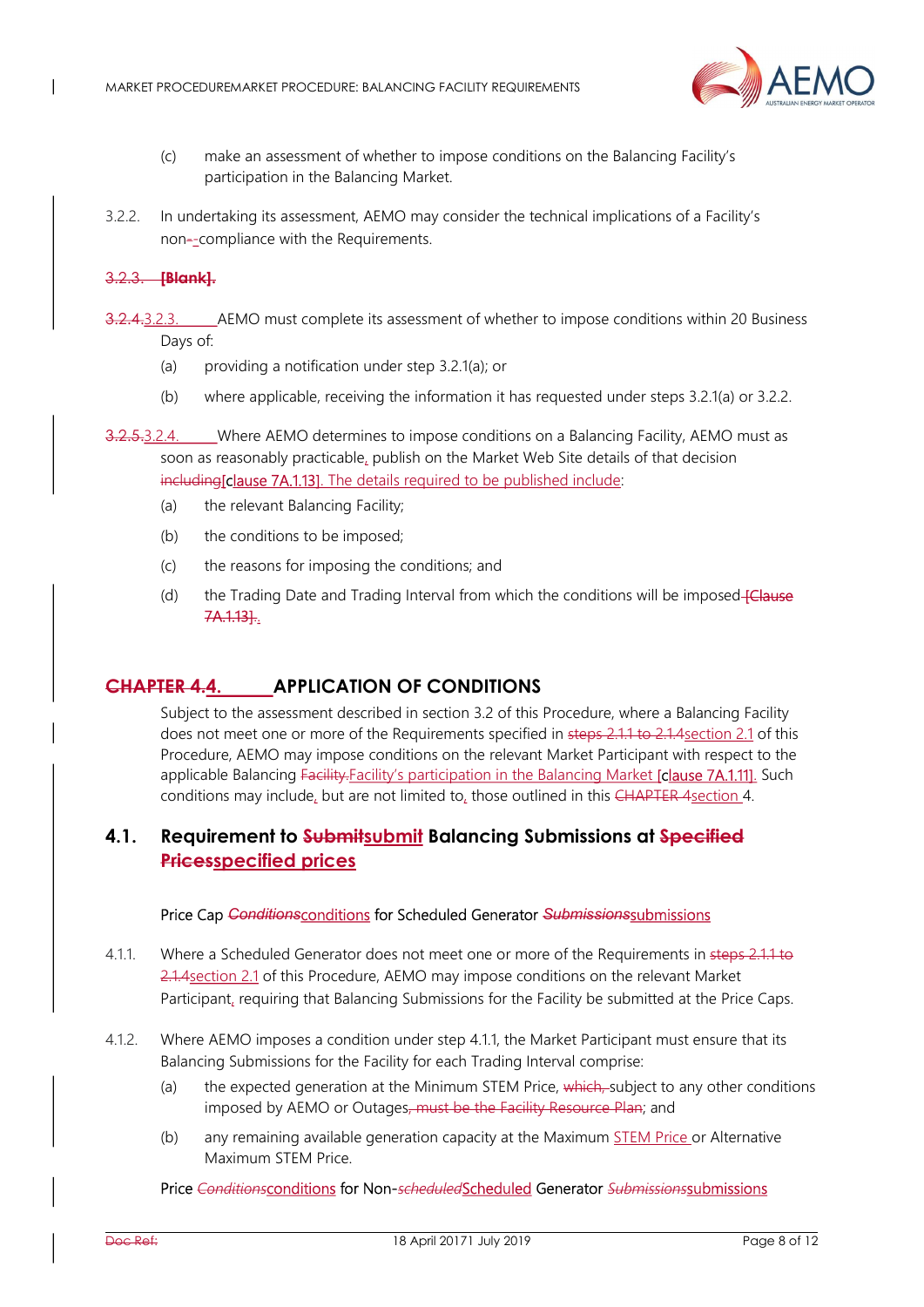$\overline{\phantom{a}}$ 



- 4.1.3. A Non-Scheduled Generator will not be able to meet the Requirements in steps 2.1.3 and 2.1.4 of this Procedure in respect of Dispatch Instructions to increase generation. As such, AEMO must impose a condition on the relevant Market Participant, restricting Balancing Submissions for the applicable Facility, for each Trading Interval, to a single Price-Quantity Pair for dispatch.
- 4.1.4. Where the Non-Scheduled Generator does not meet the Requirements in steps 2.1.1, 2.1.2 or, in respect of Dispatch Instructions to reduce generation, steps 2.1.3 or 2.1.4 of this Procedure, AEMO may impose an additional condition on the relevant Market Participant that Balancing Submissions for the Facility must be at the Minimum STEM Price.

# 4.2. Manner and Timetime of Balancing Submissions

4.4.4.2.1. Where a Balancing Facility does not meet the Requirements in steps 2.1.1 or 2.1.2 of this Procedure or cannot respond to Dispatch Instructions in the timeframes required in step 2.1.3 of this Procedure, AEMO may impose conditions on the relevant Market Participant including restricting the times when it may submit or revise Balancing Submissions, or specifying the times when it must submit or revise Balancing Submissions, for the applicable Facility and the manner in which it must make submissions.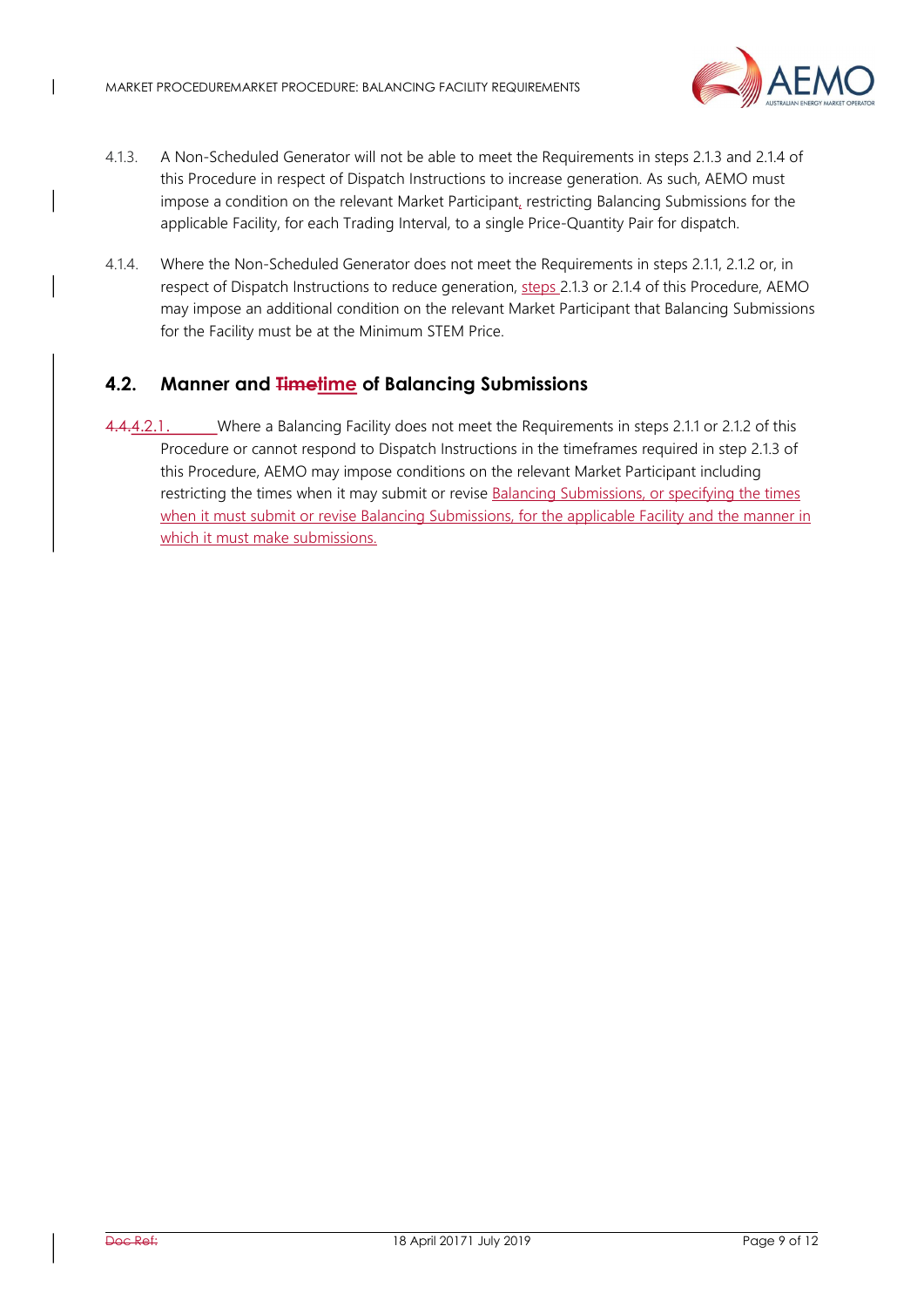

## $4.3.$

4.4. Balancing Submissions or specifying the times when it must submit or revise Balancing Submissions for the applicable Facility and the manner in which it must make submissions.

 $4.5.$ 

- 4.6. Transitional Arrangements
- 4.7. Subject to step 4.3.2, AEMO may impose alternative conditions on a Market Participant in respect of a Balancing Facility which is unable to comply with the Requirements in this Procedure when it comes into effect on the Balancing Market Commencement Day.
- 4.8. AEMO may only impose alternative conditions on a Market Participant's Facility for a defined timeframe, not exceeding six months, from the Balancing Market Commencement Day.

### 4.4.4.3. Review and lifting of conditions

- 4.4.1.4.3.1. A Market Participant may request AEMO to review conditions imposed on the participation of a Facility in the Balancing Market, where the extent to which the Facility complies with the Requirements has changed and this change may result in AEMO changing the conditions imposed.
- 4.4.2.4.3.2. A Market Participant must make any request under step 4.3.1 in writing, including the following details:
	- (a) the relevant Balancing Facility and conditions concerned;
	- (b) the measures that the Market Participant has taken to ensure the Balancing Facility meets the Requirements; and
	- (c) the extent to which the Balancing Facility now complies with the Requirements.
- 4.4.3.4.3.3. On receiving a request from a Market Participant under step 4.3.1, AEMO may, as soon as reasonably practicable, request the relevant Market Participant to provide, within a specified timeframe, which must not be less than 10 Business Days, any additional information whichthat AEMO considers relevant to the review.
- 4.4.4.3.4. AEMO must review the conditions that have been imposed on a Balancing Facility's participation in the Balancing Market where:
	- (a) AEMO becomes aware that the extent to which the Facility complies with the Requirements has changed and this change may result in AEMO changing the conditions imposed; or
	- (b) a Market Participant has requested AEMO to review the conditions imposed on the participation of a Facility in the Balancing Market under step 4.3.1.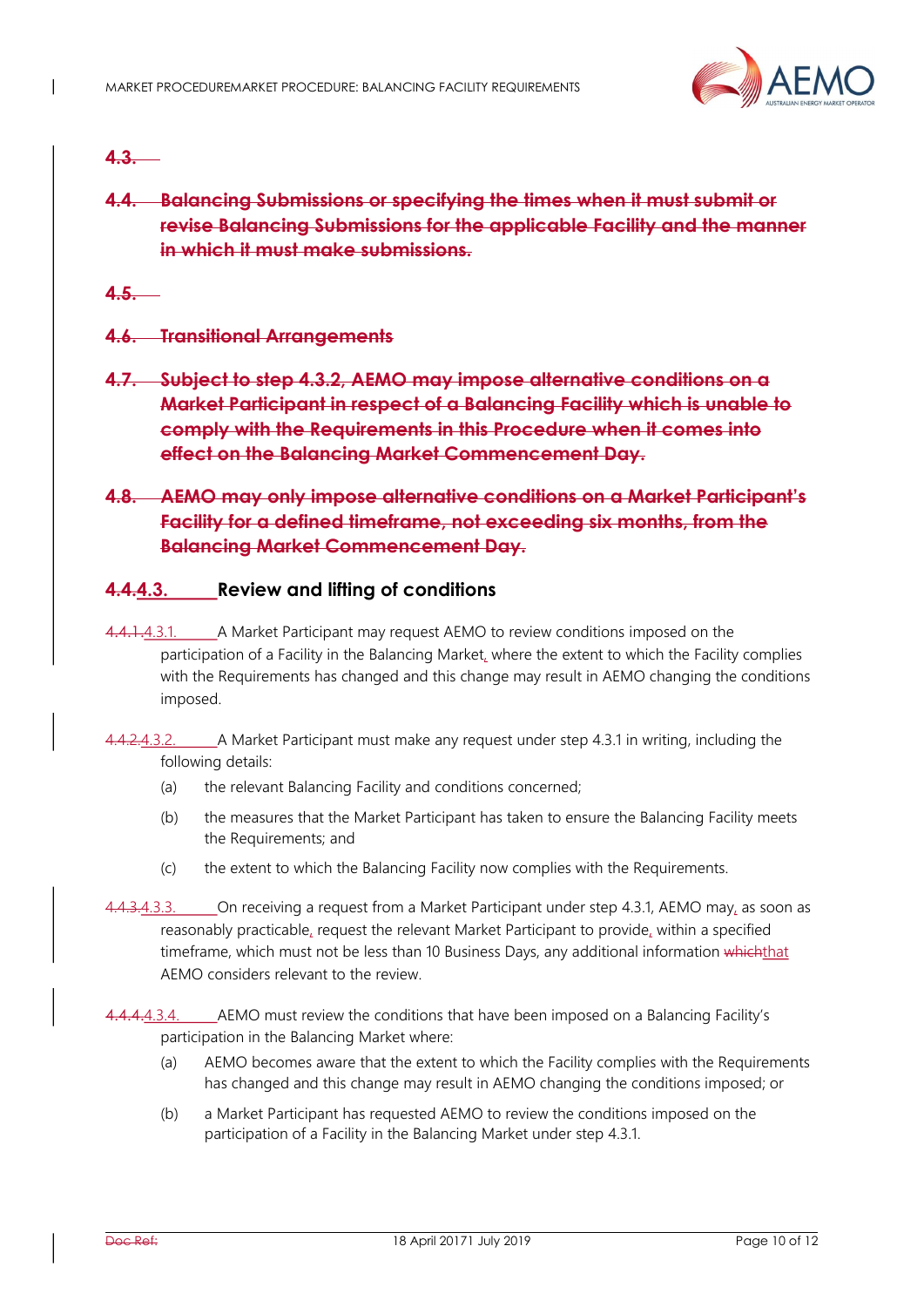

- 4.4.5.4.3.5. Where, under step  $4.3.4.4(a)$  (a), AEMO becomes aware that it would be appropriate to undertake a review of the conditions placed on a Balancing Facility, then, as soon as reasonably practicable, AEMO must notify the relevant Market Participant that it will be undertaking a review and must include in the notification:
	- (a) details of the Facility and conditions under consideration;
	- (b) the reasons for the review;
	- (c) a request for any information that AEMO considers relevant to the review; and
	- (d) details of the timeframe in which the Market Participant must respond to AEMO's request for information and in which the Market Participant may provide any additional information, which it considers relevant to AEMO's review, where this timeframe must not be less than 10- Business Days.
- 4.4.6.4.3.6. In reviewing conditions placed on a Balancing Facility, AEMO must take into account the extent to which the relevant Balancing Facility's non-compliance with the Requirements has been altered or been addressed.

#### 4.9.7. [Blank].

 $\overline{\phantom{a}}$ 

#### .9.8. **[Blank].**

- 4.4.9.4.3.7. Where a Market Participant is able to demonstrate to AEMO's satisfaction that the non--compliance, which led to conditions being imposed, has been adequately addressed or no longer exists, AEMO must lift the relevant conditions. Otherwise, AEMO must follow the process in section 3.2 to assess whether to extend the conditions or, if the Facility's non-compliance has been altered, impose modified conditions.
- 4.4.10.4.3.8. AEMO must complete any review it undertakes in accordance with step 4.3.4 within 20 Business Days of the later of:
	- (a) receiving a request under step 4.3.1;
	- (b) providing making a notification request under clause step  $4.3.34.3.3$ ; or
	- (c) where applicable, receiving the information it has requested under stepsteps  $4.3.34.3.3$ , step 4.4.5(c) or step 4.4.7, or 4.3.5(c).
- 4.4.11.4.3.9. Where AEMO determines decides to lift or vary any conditions on a Balancing Facility. AEMO must ,as soon as reasonably practicable, publish on the Market Web Site details of that decision including:
	- (a) the relevant Balancing Facility;
	- (b) the conditions to be lifted or varied;
	- (c) the reasons for lifting or varying the conditions; and
	- (d) the Trading Day and Trading Interval from which the conditions will be lifted or varied.
- 4.4.12.4.3.10. Where AEMO determines to not lift or vary any conditions on a Balancing Facility, AEMO must, as soon as reasonably practicable, advise the applicable Market Participant of the details of its decision, including any reasons for not lifting or varying the conditions.